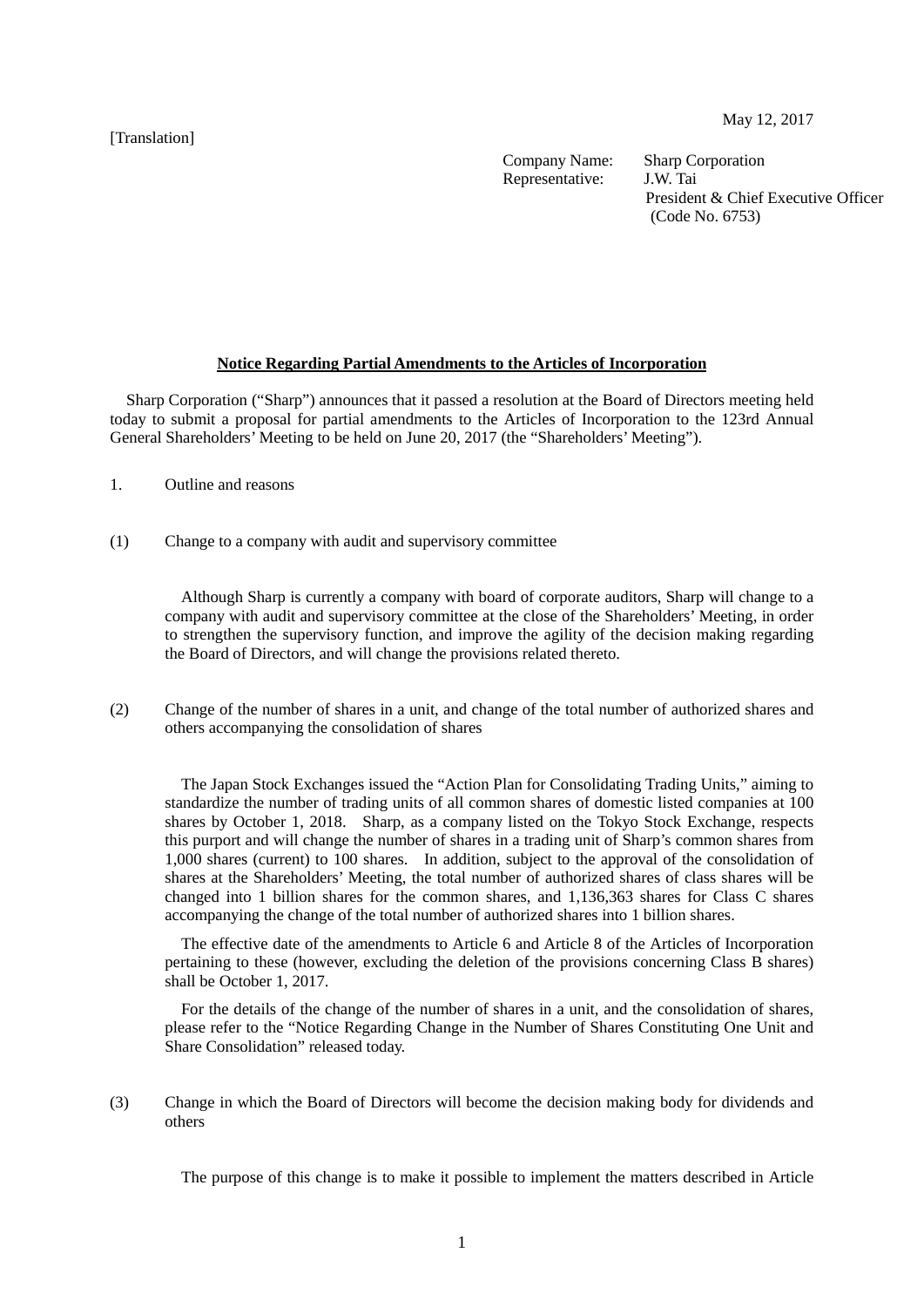459 of the Companies Act, including dividends, by a resolution of the Board of Directors in order to enable flexible implementation of capital policies and dividend policies.

(4) Deletion of the provisions concerning Class B shares

With respect to the Class B shares, all of the issued shares of Class B shares were acquired and cancelled last year, and accordingly, the provisions will be deleted.

(5) Change of chairman of the general shareholders' meeting

In order to facilitate a general shareholders' meeting and enrich deliberation, the provisions will be changed so that the chairman of the general shareholders' meeting may be flexibly selected.

- (6) In order to facilitate Sharp's business activities, including IoT, and create new business activities, the sale of food, etc., as well as financial instruments transaction business, will be added as a business object.
- 2. Details of amendments

Concrete details of amendments to the Articles of Incorporation are as described in the attachment.

For the current Articles of Incorporation of Sharp, they are published on Sharp's home page. Please refer to it.

[\(http://www.sharp.co.jp/corporate/ir/governance/policy/pdf/article.pdf\)](http://www.sharp.co.jp/corporate/ir/governance/policy/pdf/article.pdf)

End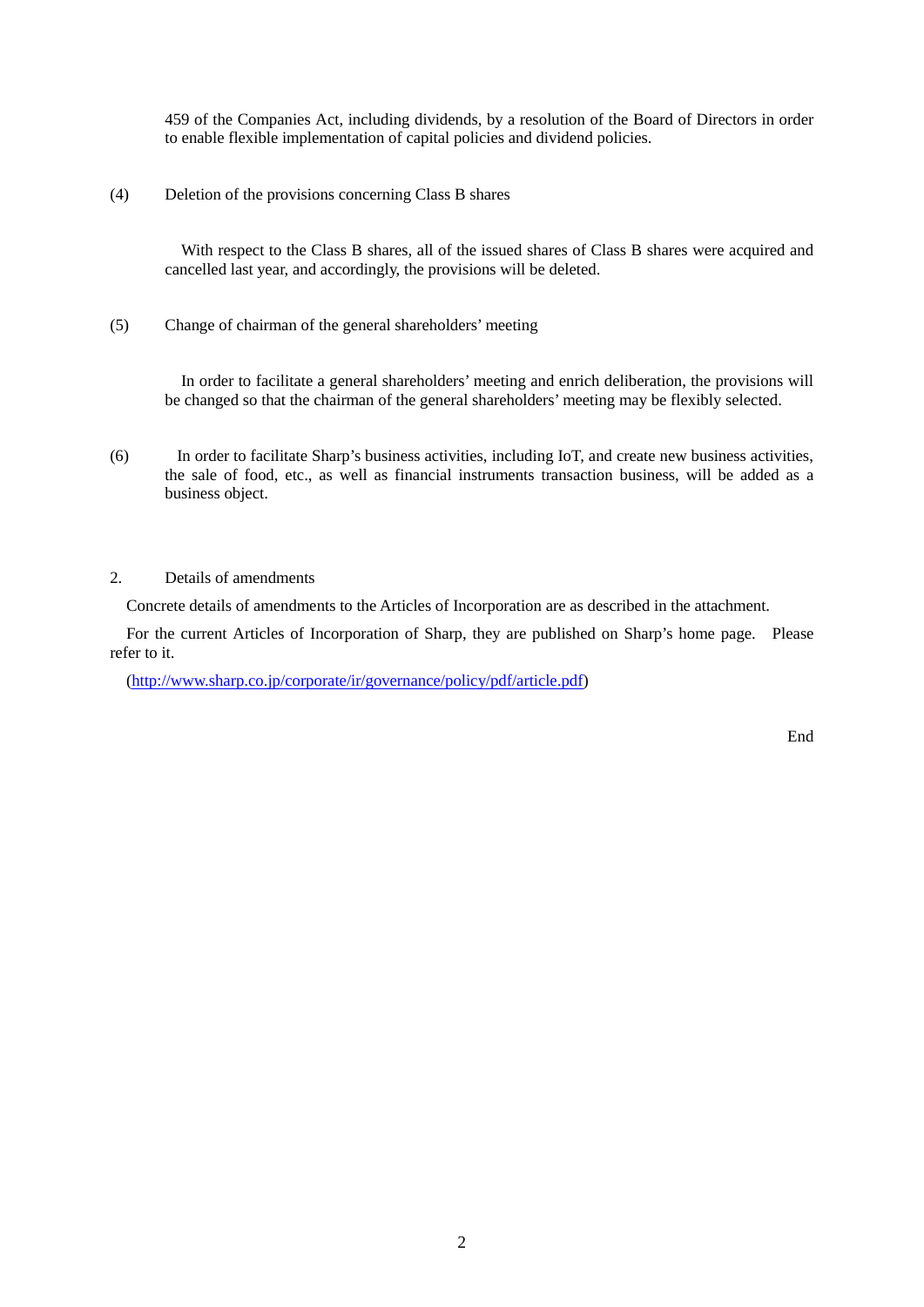|                                                 |                                                                                                                                                                                                                                                                                                                                                                                        |                                                 | (Amended portions are underlined.)                                                                                                                                                                                                                                                                                                        |
|-------------------------------------------------|----------------------------------------------------------------------------------------------------------------------------------------------------------------------------------------------------------------------------------------------------------------------------------------------------------------------------------------------------------------------------------------|-------------------------------------------------|-------------------------------------------------------------------------------------------------------------------------------------------------------------------------------------------------------------------------------------------------------------------------------------------------------------------------------------------|
|                                                 | <b>Current Articles</b>                                                                                                                                                                                                                                                                                                                                                                |                                                 | <b>Amended Articles</b>                                                                                                                                                                                                                                                                                                                   |
| (Object)<br>Article 3                           | The object of the Company shall<br>be to engage in the following<br>businesses:<br>1. through $12$ .<br>(omitted)<br>13.<br>Manufacture and<br>sale of<br>agricultural<br>produce<br>14. through 18. (omitted)<br>19. through 21. (omitted)                                                                                                                                            | (Object)<br>Article 3                           | The object of the Company shall be<br>to engage in the following<br>businesses:<br>1. through 12.<br>(unchanged)<br>13.<br>Manufacture,<br>processing, import<br>and export, and<br>sale of food<br>14. through 18.<br>(unchanged)<br>19.<br>Financial<br><i>instruments</i><br>transaction<br>business<br>20. through 22.<br>(unchanged) |
| (Organs)<br>Article 4                           | The Company shall establish the<br>following organs in addition to the<br>general meeting of shareholders<br>and directors:<br>Board of<br>1.<br><b>Directors</b><br>2.<br>Corporate<br><b>Auditors</b><br>3.<br>Board of<br><b>Corporate Auditors</b><br>4.<br>Accounting<br>Auditor(s)                                                                                               | (Organs)<br>Article 4                           | The Company shall establish the<br>following organs in addition to the<br>general meeting of shareholders<br>and directors:<br><b>Board of Directors</b><br>1.<br>2.<br>Audit and<br><b>Supervisory Committee</b><br>$\overline{3}$ .<br>Accounting<br>Auditor(s)                                                                         |
| Article 6                                       | (Total Number of Authorized Shares)<br>The total number of shares to be<br>issued by the Company shall be 10<br>billion shares, and the total number<br>of each class to be issued by the<br>Company shall be as follows.<br>common share: 10 billion<br>shares<br>Class A share: 200,000<br>shares<br>Class B share: $25,000$<br><u>shares</u><br>Class C share: 11,363,636<br>shares | Article 6                                       | (Total Number of Authorized Shares)<br>The total number of shares to be<br>issued by the Company shall be 1<br>billion shares, and the total number<br>of each class to be issued by the<br>Company shall be as follows.<br>common share: 1 billion<br>shares<br>Class A share: 200,000<br>shares<br>Class C share: 1,136,363<br>shares   |
| (Class A shares)<br>Article 6 - 2<br>(vi)<br>1. | (omitted)<br>Put Option the Consideration for<br>which is Cash<br>Cash consideration put option                                                                                                                                                                                                                                                                                        | (Class A shares)<br>Article 6 - 2<br>(vi)<br>1. | (unchanged)<br>Put Option the Consideration for<br>which is Cash<br>Cash consideration put option                                                                                                                                                                                                                                         |

# Proposed Amendments to the Articles of Incorporation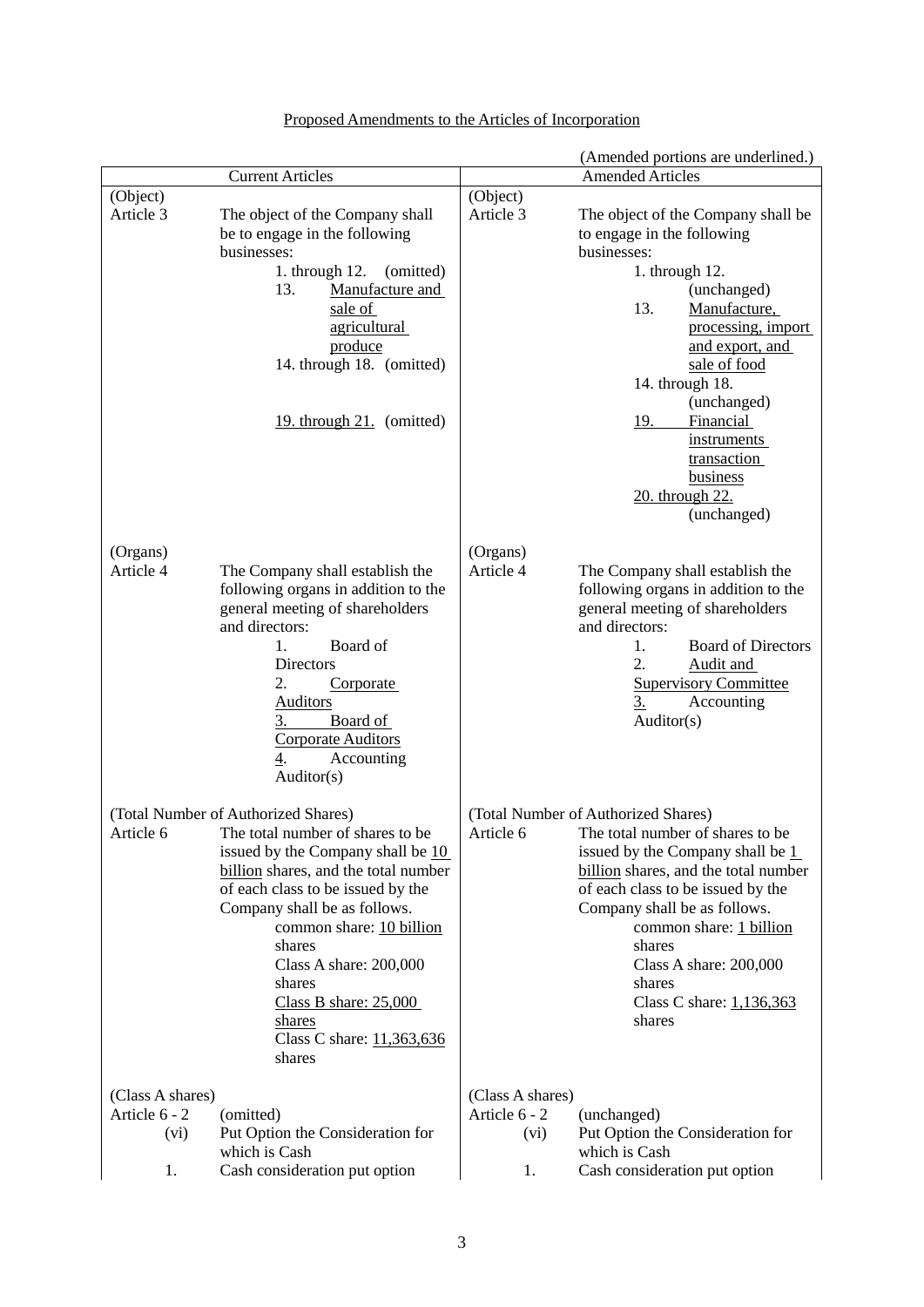Each Class A Shareholder is entitled to request that the Company on or after July 1, 2021 acquire all or a part of Class A Shares (the "Redemption Request" in this Article) held by the shareholder, the effective date of which shall be the 1st of every month (the next business day if that day is not a business day) (the "Redemption Request Date" in this Article), by notifying the Company in writing 60 Trading Days in advance of the Redemption Request Date (which shall be irrevocable; the "Prior Notice for Redemption Request" in this Article) in exchange for a cash payment only if (a) the distributable amount (meaning the distributable amount provided for in Article 461, Paragraph 2 of the Companies Act) on the Redemption Request Date (defined below) minus (b) the product of all Class B Shares issued on the Redemption Request Date (excluding shares held by the Company) multiplied by the Class B Residual Assets Distribution Amount (defined in Paragraph 3, Item 1 of the next Article) (the "Redeemable Amount" in this Article) is a positive amount, and the Company shall, to the extent permissible under laws and regulations, deliver to the Class A Shareholder, in exchange for acquisition of Class A Shares related to the Redemption Request, the amount calculated by multiplying the number of Class A Shares related to the Redemption Request by (i) an amount obtained by multiplying the Equivalent Amount to the Amount to be Paid in per Class A Share by 110% and (ii) the total amount of the Amount Equal to Class A Accumulated Unpaid Dividends and Daily Prorated Unpaid Preferred Dividend. In this Item, the Amount Equal to Class A Accumulated Unpaid Dividends and the Daily Prorated Unpaid Preferred Dividend Amount is to be calculated by reading "day when

Each Class A Shareholder is entitled to request that the Company on or after July 1, 2021 acquire all or a part of Class A Shares (the "Redemption Request" in this Article) held by the shareholder, the effective date of which shall be the 1st of every month (the next business day if that day is not a business day) (the "Redemption Request Date" in this Article), by notifying the Company in writing 60 Trading Days in advance of the Redemption Request Date (which shall be irrevocable; the "Prior Notice for Redemption Request" in this Article) in exchange for a cash payment only if the distributable amount (meaning the distributable amount provided for in Article 461, Paragraph 2 of the Companies Act; the "Redeemable Amount" in this Article) on the Redemption Request Date (defined below) is a positive amount, and the Company shall, to the extent permissible under laws and regulations, deliver to the Class A Shareholder, in exchange for acquisition of Class A Shares related to the Redemption Request, the amount calculated by multiplying the number of Class A Shares related to the Redemption Request by (i) an amount obtained by multiplying the Equivalent Amount to the Amount to be Paid in per Class A Share by 110%, and (ii) the total amount of the Amount Equal to Class A Accumulated Unpaid Dividends and Daily Prorated Unpaid Preferred Dividend. In this Item, the Amount Equal to Class A Accumulated Unpaid Dividends and the Daily Prorated Unpaid Preferred Dividend Amount is to be calculated by reading "day when distribution of residual assets is made" and "Distribution Date" in the calculation of the Amount Equal to Class A Accumulated Unpaid Dividends and Daily Prorated Unpaid Preferred Dividend Amount as the "Redemption Request Date," respectively. However, if the cash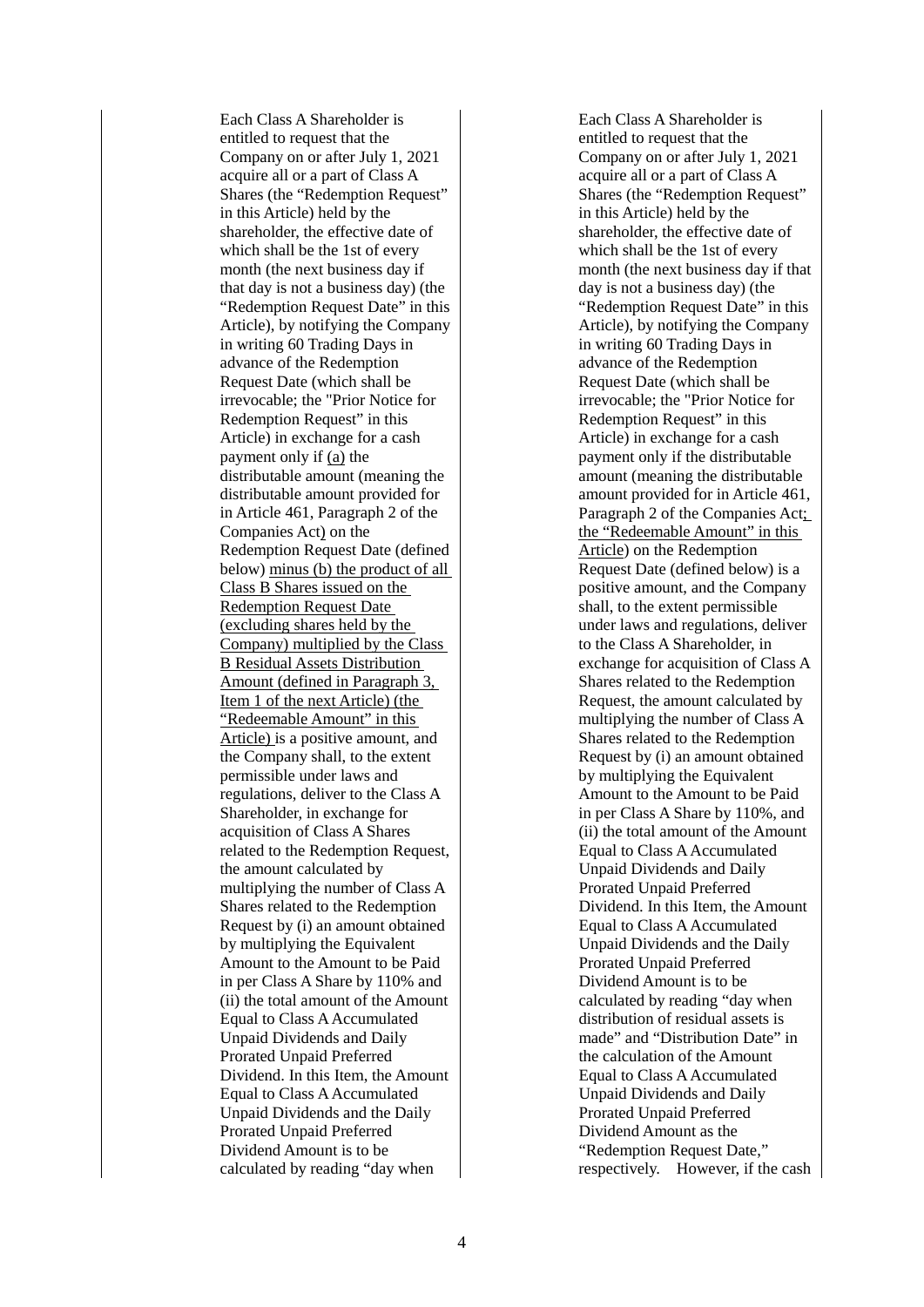distribution of residual assets is made" and "Distribution Date" in the calculation of the Amount Equal to Class A Accumulated Unpaid Dividends and Daily Prorated Unpaid Preferred Dividend Amount as the "Redemption Request Date," respectively. However, if the cash amount to be paid in exchange for the Class A Shares subject to the Redemption Request made on a Redemption Request Date exceeds the Redeemable Amount on such Redemption Request Date, then the Company shall acquire the Class A Shares by a prorated method according to the number of Class A Shares subject to the Redemption Request within a range where the payment amount does not exceed the Redeemable Amount, and the Class A Shares that are not so acquired in accordance with such method will be deemed not to have been subject to the Redemption Request.

2. through 3. (omitted)

(vii) Call option the Consideration for which is cash As long as no issued Class B Shares (excluding shares held by the Company) exist, on and after July 1, 2016 when the Cash Consideration Redemption Date (defined below) starts, the Company may, by giving a written notice (which shall be irrevocable) to Class A Shareholders, Etc. at least 60 Trading Days in advance of the Cash Consideration Redemption Date, acquire all the Class A Shares in exchange for cash (the "Cash Consideration Redemption" in this Article) to the extent permissible under law and regulations on the coming of the day to be separately determined by the Board of Directors meeting (the "Cash Consideration Redemption Date" in this Article) and the Company shall deliver to the Class A Shareholder in exchange for Class A Shares related to the Cash-Consideration Redemption the amount calculated by multiplying the number of Class amount to be paid in exchange for the Class A Shares subject to the Redemption Request made on a Redemption Request Date exceeds the Redeemable Amount on such Redemption Request Date, then the Company shall acquire the Class A Shares by a prorated method according to the number of Class A Shares subject to the Redemption Request within a range where the payment amount does not exceed the Redeemable Amount, and the Class A Shares that are not so acquired in accordance with such method will be deemed not to have been subject to the Redemption Request.

2. through 3. (unchanged)

(vii) Call option the Consideration for which is cash At any time on and after July 1, 2016, the Company may, by giving a written notice (which shall be irrevocable) to Class A Shareholders, Etc. at least 60 Trading Days in advance of the Cash Consideration Redemption Date, acquire all the Class A Shares in exchange for cash (the "Cash Consideration Redemption" in this Article) to the extent permissible under law and regulations on the coming of the day to be separately determined by the Board of Directors meeting (the "Cash Consideration Redemption Date" in this Article) and the Company shall deliver to the Class A Shareholder in exchange for Class A Shares related to the Cash-Consideration Redemption the amount calculated by multiplying the number of Class A Shares related to the Cash-Consideration Redemption by (i) an amount obtained by multiplying the Equivalent Amount to the Amount to be Paid in per Class A Share by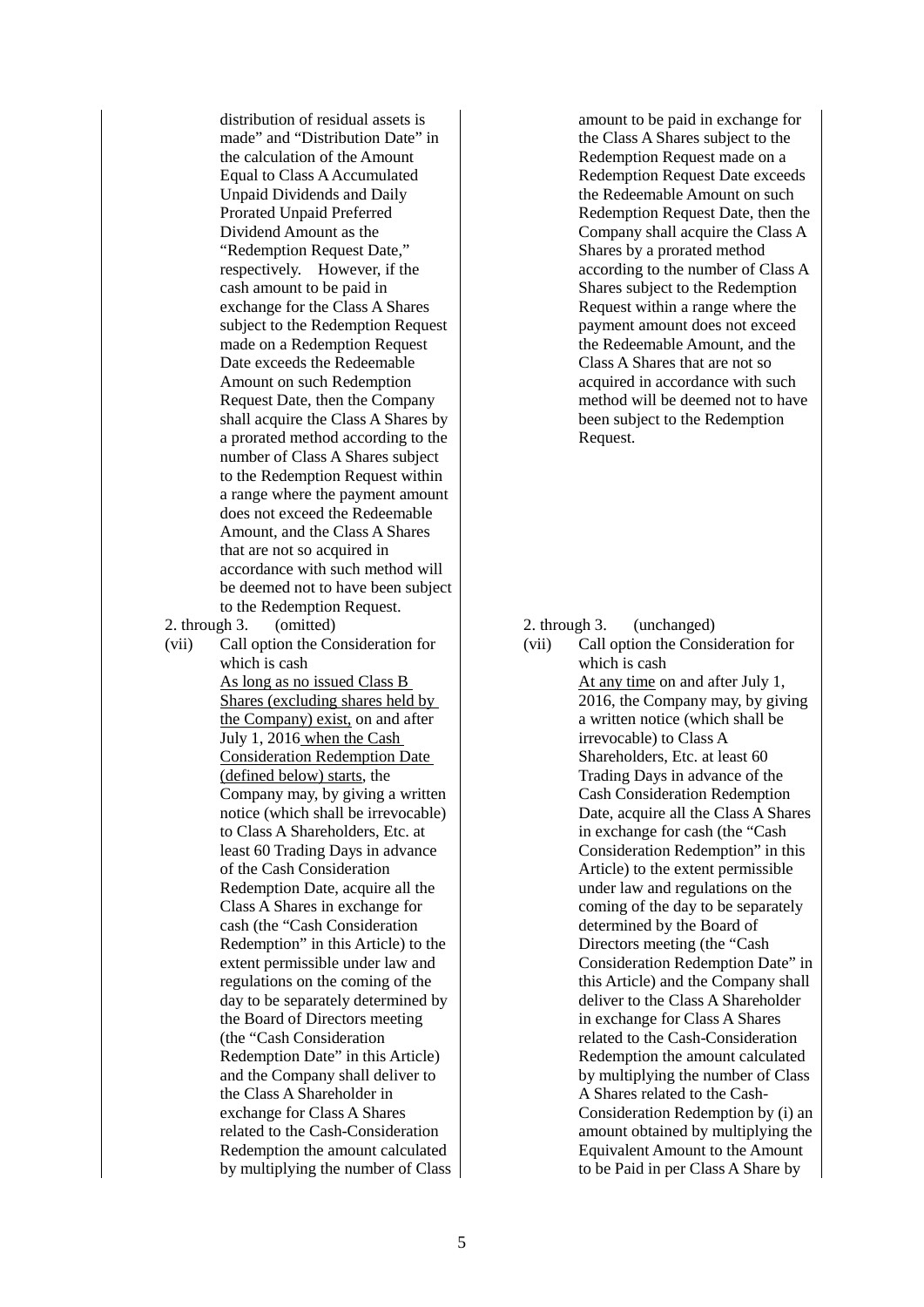A Shares related to the Cash-Consideration Redemption by (i) an amount obtained by multiplying the Equivalent Amount to the Amount to be Paid in per Class A Share by 110% and (ii) the total amount of the Amount Equal to Class A Accumulated Unpaid Dividends and Daily Prorated Unpaid Preferred Dividend. In this Item, the Amount Equal to Class A Accumulated Unpaid Dividends and the Daily Prorated Unpaid Preferred Dividend Amount is to be calculated by reading "day when distribution of residual assets is made" and "Distribution Date" in the calculation of the Amount Equal to Class A Accumulated Unpaid Dividends and Daily Prorated Unpaid Preferred Dividend Amount as the "Cash Consideration Redemption Date," respectively. A fraction of less than one yen that arises in the amount to be paid in exchange for acquiring Class A Shares related to the Cash-Consideration Redemption is to be disregarded.

(viii) through  $(x)$  (omitted) (viii) through  $(x)$  (unchanged)

(xi) Priorities

1. The payment priority of dividends from surplus for Class A Preferred Dividends, Amount Equal to Class AAccumulated Unpaid Dividends, Class B Preferred Dividends (defined in Paragraph 2, Item 1 of the following Article), Amount Equal to Class B Accumulated Unpaid Dividends (defined in Paragraph 2, Item 4 of the following Article) and that for shareholders who own common shares and registered pledgees of common shares (collectively the "Common Share Holders, Etc.") shall be as follows. Amount Equal to Class B Accumulated Unpaid Dividends are the first priority, Class B Preferred Dividends are the second priority, Amount Equal to Class A Accumulated Unpaid Dividends are the third priority, Class A Preferred Dividends are the fourth priority and dividends from surplus to Common Share Holders, Etc.

110%, and (ii) the total amount of the Amount Equal to Class A Accumulated Unpaid Dividends and Daily Prorated Unpaid Preferred Dividend. In this Item, the Amount Equal to Class A Accumulated Unpaid Dividends and the Daily Prorated Unpaid Preferred Dividend Amount is to be calculated by reading "day when distribution of residual assets is made" and "Distribution Date" in the calculation of the Amount Equal to Class A Accumulated Unpaid Dividends and Daily Prorated Unpaid Preferred Dividend Amount as the "Cash Consideration Redemption Date," respectively. A fraction of less than one yen that arises in the amount to be paid in exchange for acquiring Class A Shares related to the Cash-Consideration Redemption is to be disregarded.

- (xi) Priorities
- 1. The payment priority of dividends from surplus for Class A Preferred Dividends, Amount Equal to Class A Accumulated Unpaid Dividends, and that for shareholders who own common shares and registered pledgees of common shares (collectively, the "Common Share Holders, Etc.") shall be as follows. Amount Equal to Class A Accumulated Unpaid Dividends are the first priority, Class A Preferred Dividends are the second priority, and dividends from surplus to Common Share Holders, Etc. are the third priority.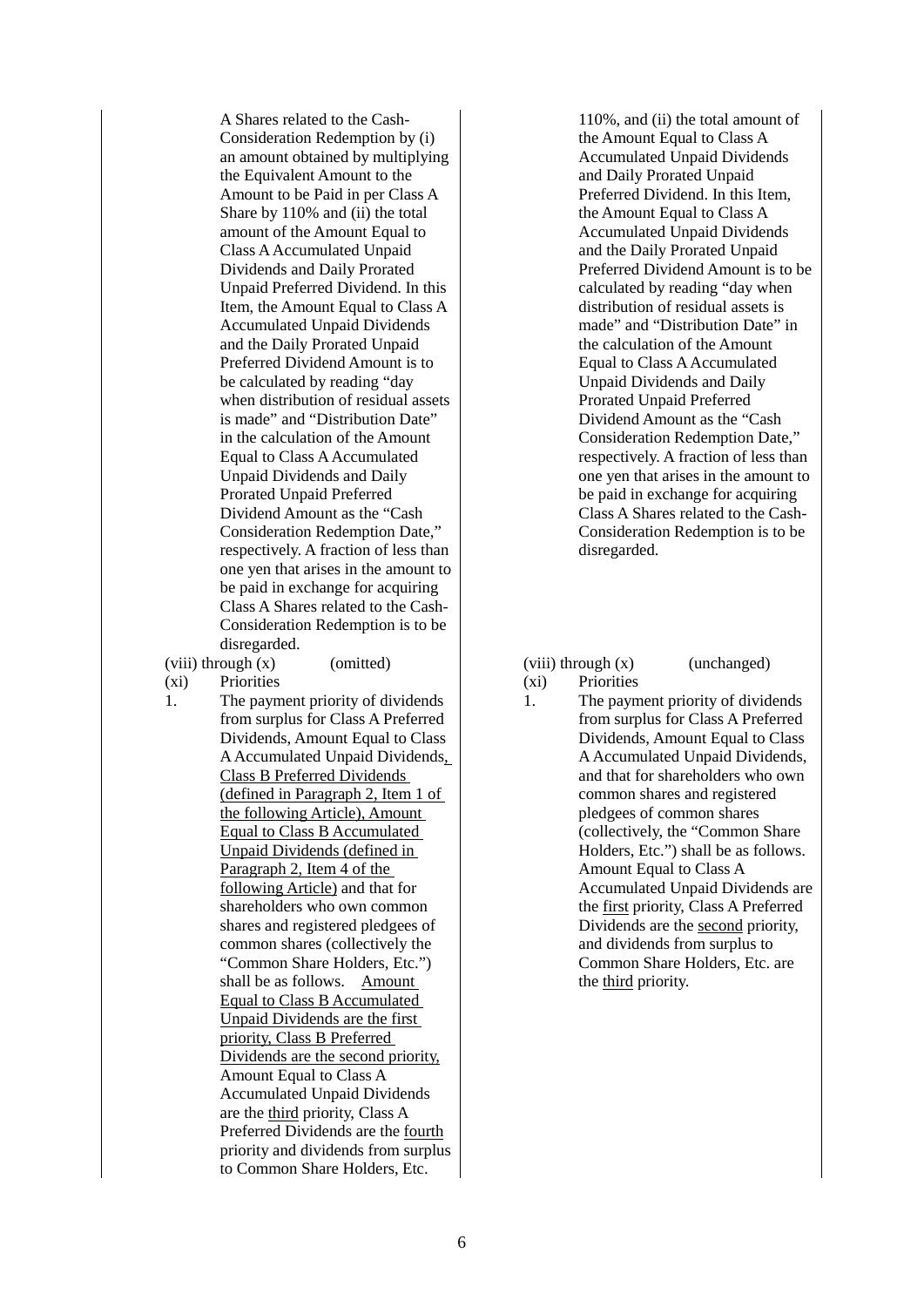| 2.                                                              | are the fifth priority.<br>The payment priority of<br>distribution of residual assets<br>related to Class A Shares, Class B<br>Shares and common shares is as<br>follows. The payment priority of<br>distribution of residual assets<br>related to Class B Shares is the<br>first priority, distribution of<br>residual assets related to Class A<br>Shares is the second priority, and<br>distribution of residual assets<br>related to common shares is the | 2.                                                              | The payment priority of<br>distribution of residual assets<br>related to Class A Shares and<br>common shares is as follows.<br>The<br>payment priority of distribution of<br>residual assets related to Class A<br>Shares is the first priority, and<br>distribution of residual assets<br>related to common shares is the<br>second priority. |
|-----------------------------------------------------------------|---------------------------------------------------------------------------------------------------------------------------------------------------------------------------------------------------------------------------------------------------------------------------------------------------------------------------------------------------------------------------------------------------------------------------------------------------------------|-----------------------------------------------------------------|------------------------------------------------------------------------------------------------------------------------------------------------------------------------------------------------------------------------------------------------------------------------------------------------------------------------------------------------|
| 3.<br>(Class B shares)                                          | third priority.<br>(omitted)                                                                                                                                                                                                                                                                                                                                                                                                                                  | 3.                                                              | (unchanged)                                                                                                                                                                                                                                                                                                                                    |
| Article $6 - 3$                                                 | (omitted)                                                                                                                                                                                                                                                                                                                                                                                                                                                     | (deleted)                                                       |                                                                                                                                                                                                                                                                                                                                                |
|                                                                 | Article $6 - 4$ through Article $6 - 5$ (omitted)                                                                                                                                                                                                                                                                                                                                                                                                             | Article 6 - 3 through Article 6 - 4 (unchanged)                 |                                                                                                                                                                                                                                                                                                                                                |
| Article 8                                                       | (Number of Shares in a Unit (Tangen) of Shares)<br>The number of shares comprising<br>one unit (tangen) of shares shall be<br>$1,000$ for common shares, 1 for<br>Class A shares, 1 for Class B<br>shares, and 1 for Class C shares.                                                                                                                                                                                                                          | Article 8                                                       | (Number of Shares in a Unit (Tangen) of Shares)<br>The number of shares comprising<br>one unit (tangen) of shares shall be<br>100 for common shares, 1 for Class<br>A shares, and 1 for Class C shares.                                                                                                                                        |
| (Chairmanship of General Meeting of Shareholders)<br>Article 14 |                                                                                                                                                                                                                                                                                                                                                                                                                                                               | (Chairmanship of General Meeting of Shareholders)<br>Article 14 |                                                                                                                                                                                                                                                                                                                                                |
| (1)                                                             | The President shall act as chairman<br>of the general meeting of<br>shareholders.                                                                                                                                                                                                                                                                                                                                                                             | (1)                                                             | The President, or any person who is<br>designated by the President in<br>advance, shall act as chairman of<br>the general meeting of<br>shareholders.                                                                                                                                                                                          |
| (2)                                                             | (omitted)                                                                                                                                                                                                                                                                                                                                                                                                                                                     | (2)                                                             | (unchanged)                                                                                                                                                                                                                                                                                                                                    |
| (Number of Directors)<br>Article 18                             |                                                                                                                                                                                                                                                                                                                                                                                                                                                               | (Number of Directors)<br>Article 18                             |                                                                                                                                                                                                                                                                                                                                                |
| Directors.                                                      | The Company shall not have more than twenty (20)                                                                                                                                                                                                                                                                                                                                                                                                              | (1)                                                             | The Company shall not have more<br>than twenty (20) Directors<br>(excluding Directors who are Audit<br>and Supervisory Committee<br>members).                                                                                                                                                                                                  |
| (new)                                                           |                                                                                                                                                                                                                                                                                                                                                                                                                                                               | (2)                                                             | The Company shall not have more<br>than five (5) Directors who are<br><b>Audit and Supervisory Committee</b><br>members.                                                                                                                                                                                                                       |
| Article 19                                                      | (Method of Election of Directors)                                                                                                                                                                                                                                                                                                                                                                                                                             | Article 19                                                      | (Method of Election of Directors)                                                                                                                                                                                                                                                                                                              |
| (1)                                                             | Directors shall be elected by a<br>resolution of a general meeting of<br>shareholders.                                                                                                                                                                                                                                                                                                                                                                        | (1)                                                             | Directors shall be elected by a<br>resolution of a general meeting of<br>shareholders; provided, however,<br>that Directors who are Audit and<br><b>Supervisory Committee members</b><br>shall be elected separately from the<br>other Directors.                                                                                              |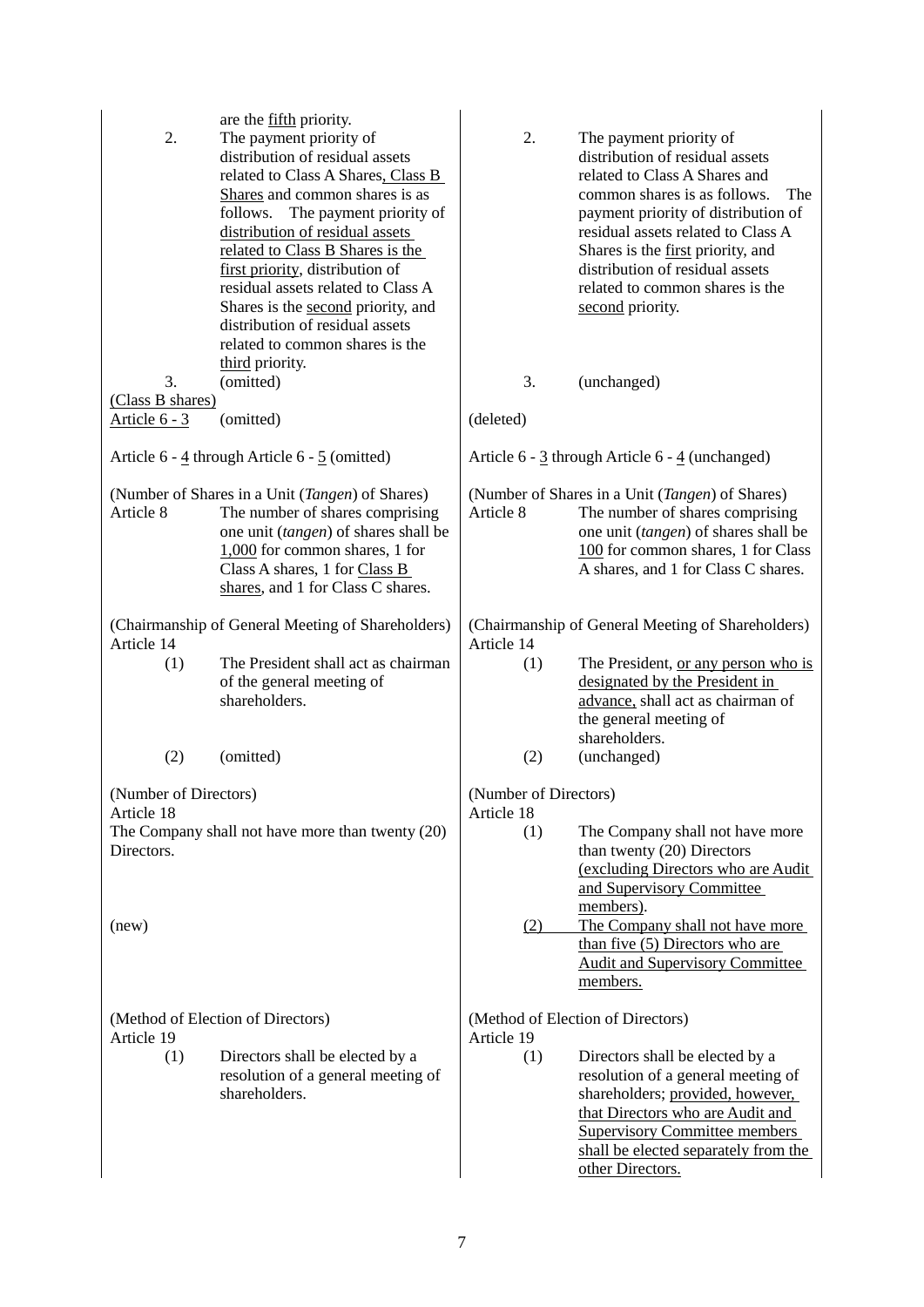(Representative Directors and Directors with specific titles)

Article 20

- (1) The Board of Directors shall, by resolution, appoint Representative Directors.
- (2) The Board of Directors may, by resolution, appoint a Chairman, a President, and other Directors with specific titles.

## (Term of Office of Directors) Article 21

(1) The term of office of Directors shall be up to the close of the ordinary general meeting of shareholders concerning the most recent business term ending within one (1) year after their appointment.

(new)

(2) The term of office of a Director elected due to an increase in the number of Directors or to fill a vacancy shall be up to the time when the term of office of the other Directors expires.

(new)

# (2) through (3) (omitted) (2) through (3) (unchanged)

(Representative Directors and Directors with specific titles)

Article 20

- (1) The Board of Directors shall, by resolution, appoint Representative Directors from among the Directors (excluding Directors who are Audit and Supervisory Committee members).
- (2) The Board of Directors may, by resolution, appoint a Chairman, a President, and other Directors with specific titles from among the Directors (excluding Directors who are Audit and Supervisory Committee members).

#### (Term of Office of Directors) Article 21

- (1) The term of office of Directors (excluding Directors who are Audit and Supervisory Committee members) shall be up to the close of the ordinary general meeting of shareholders concerning the most recent business term ending within one (1) year after their appointment.
- (2) The term of office of Directors who are Audit and Supervisory Committee members shall be up to the close of the ordinary general meeting of shareholders concerning the most recent business term ending within two (2) years after their appointment.
- (3) The term of office of a Director (excluding Directors who are Audit and Supervisory Committee members) elected due to an increase in the number of Directors or to fill a vacancy shall be up to the time when the term of office of the other Directors expires.
- (4) The term of office of a Director who is an Audit and Supervisory Committee member elected as a substitute for a Director who is an Audit and Supervisory Committee member who resigned before the expiry of his/her term of office shall be up to the time when the term of office of such resigned Director who is an Audit and Supervisory Committee member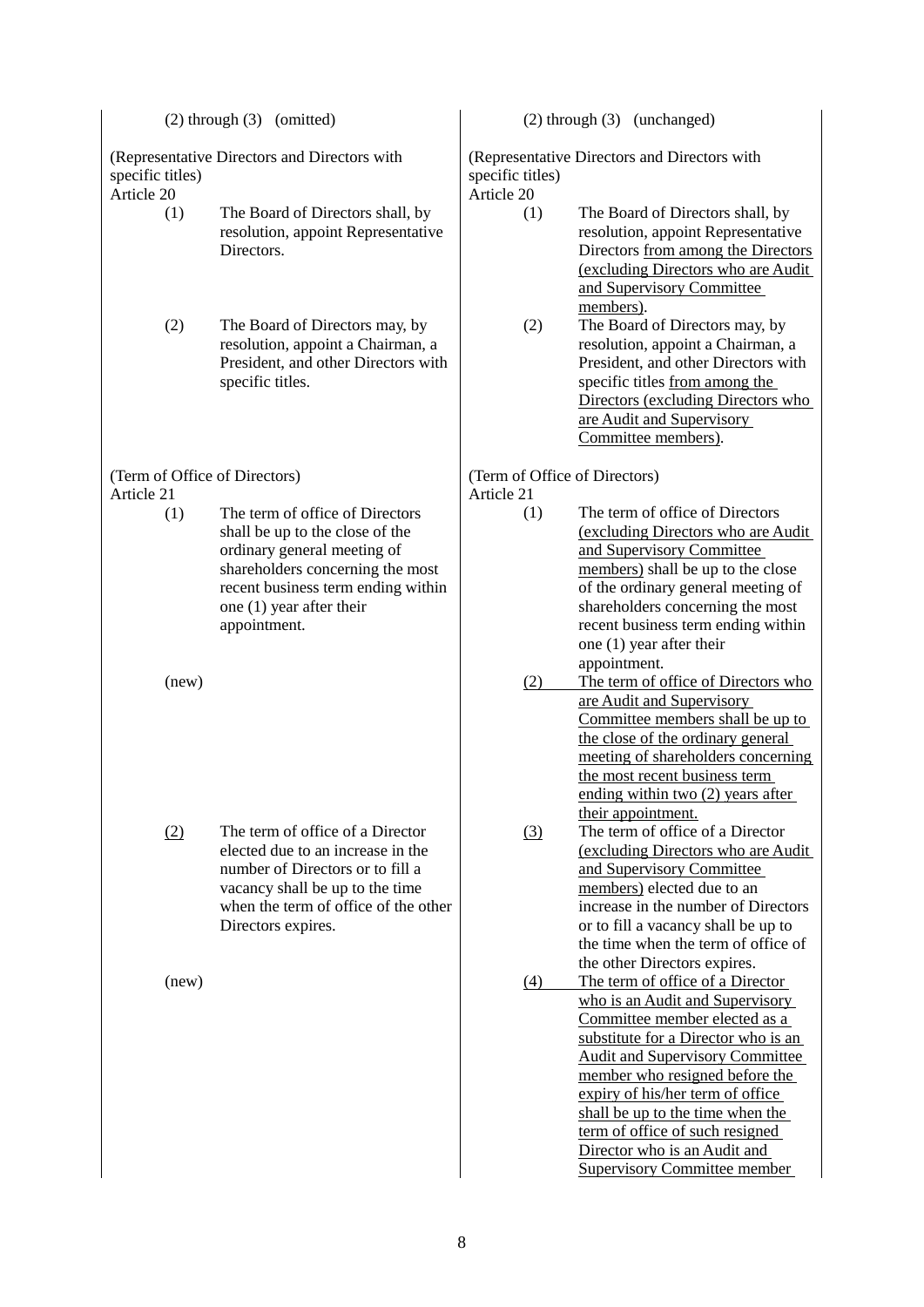(Notice of Convening a Meeting of Board of Directors) Article 22

- (1) To convene a meeting of the Board of Directors, notice shall be dispatched to each Director and Corporate Auditor three (3) days or more prior to the date of the meeting; provided, however, that such period of notice may be shortened in case of urgency.
- (2) If all Directors and Corporate Auditors approve, a meeting of the Board of Directors may be convened without following the procedure for convocation.

(Method of Resolution by the Board of Directors) Article 23

- (1) (omitted)
- (2) If all of the Directors who are allowed to participate in voting indicate their approval of the resolution in writing or by electromagnetic record, it shall be deemed that the Board of Directors approved passage of such resolution; provided, however, that if a Corporate Auditor objects to the resolution, the foregoing shall not apply.

(Remuneration, etc. for Directors)

Article 24 The Directors' remuneration, bonus and other property benefits received from the Company as compensation for performance of duties ("Remuneration, etc.") shall be determined by resolution at a general meeting of shareholders.

expires. (Convocation of a Meeting of Board of Directors) Article 22 (1) To convene a meeting of the Board of Directors, notice shall be dispatched to each Director three (3) days or more prior to the date of the meeting; provided, however, that such period of notice may be shortened in case of urgency. (2) If all Directors approve, a meeting of the Board of Directors may be convened without following the procedure for convocation. (new) (Delegation of Decisions of the Execution of Important Operations) Article 23 The Company may, by a resolution of the Board of Directors, delegate all or part of the decisions of execution of important operations (excluding matters listed in each Item of Article 399-13, Paragraph 5) to the Directors pursuant to

> Companies Act. (Method of Resolution by the Board of Directors) Article 24

Article 399-13, Paragraph 6 of the

- (1) (unchanged)
- (2) If all of the Directors who are allowed to participate in voting indicate their approval of the resolution, in writing or by electromagnetic record, it shall be deemed that the Board of Directors has approved passage of such resolution.

(Remuneration, etc. for Directors)

Article 25 The Directors' remuneration, bonus and other property benefits received from the Company as compensation for performance of duties ("Remuneration, etc.") shall be determined by resolution at a general meeting of shareholders; provided, however, that Remuneration, etc. of the Directors who are Audit and Supervisory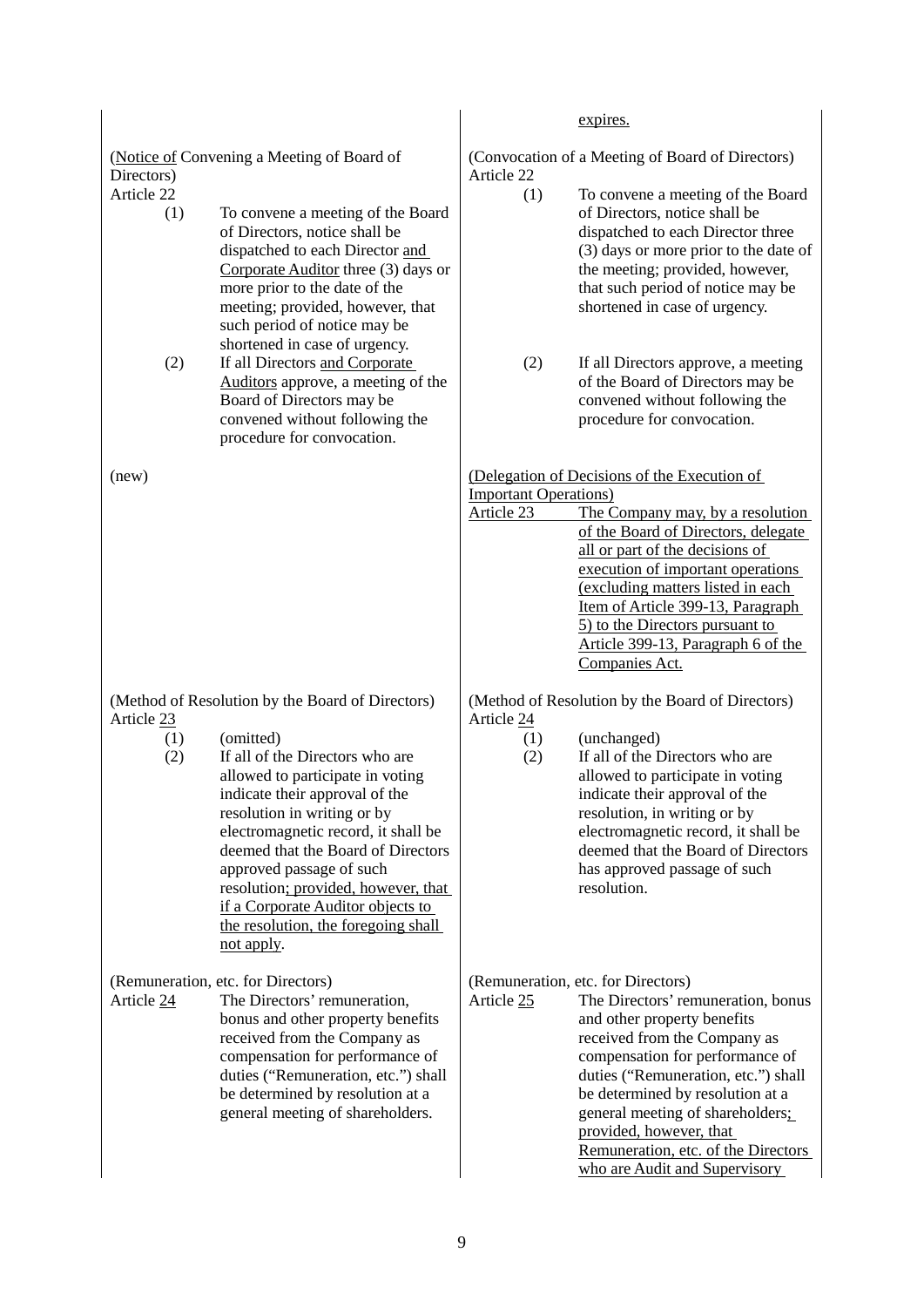|                                                                                          | Committee members shall be<br>determined separately from the<br>Remuneration, etc. of the other<br>Directors.                                                                                                                                                                                                                                                                                                                                                                                                                                                                              |
|------------------------------------------------------------------------------------------|--------------------------------------------------------------------------------------------------------------------------------------------------------------------------------------------------------------------------------------------------------------------------------------------------------------------------------------------------------------------------------------------------------------------------------------------------------------------------------------------------------------------------------------------------------------------------------------------|
| Article 25 through Article 26<br>(omitted)                                               | Article 26 through Article 27<br>(unchanged)                                                                                                                                                                                                                                                                                                                                                                                                                                                                                                                                               |
| <b>CHAPTER V.</b><br><b>CORPORATE AUDITORS AND</b><br><b>BOARD OF CORPORATE AUDITORS</b> | (deleted)                                                                                                                                                                                                                                                                                                                                                                                                                                                                                                                                                                                  |
| Article 27 through Article 35<br>(omitted)                                               | (deleted)                                                                                                                                                                                                                                                                                                                                                                                                                                                                                                                                                                                  |
| (new)                                                                                    | CHAPTER V.<br>AUDIT AND SUPERVISORY<br><b>COMMITTEE</b>                                                                                                                                                                                                                                                                                                                                                                                                                                                                                                                                    |
| (new)                                                                                    | (Convocation of a Meeting of the Audit and<br><b>Supervisory Committee)</b><br>Article 28<br>(1)<br>To convene a meeting of the Audit<br>and Supervisory Committee, notice<br>shall be dispatched to each Audit<br>and Supervisory Committee<br>member three (3) days or more<br>prior to the date of the meeting;<br>provided, however, that such period<br>of notice may be shortened in case<br>of urgency.<br>If all Audit and Supervisory<br>(2)<br>Committee members approve, a<br>meeting of the Audit and<br><b>Supervisory Committee may be</b><br>convened without following the |
| (new)                                                                                    | procedure for convocation.<br>(Method of Resolution by the Audit and Supervisory<br>Committee)<br>Article 29<br>Resolution by the Audit and<br>Supervisory Committee shall be<br>made in the presence of a majority<br>of the Audit and Supervisory<br>Committee members who can<br>participate in voting, and the<br>approval of a majority of such<br>present Audit and Supervisory<br>Committee members shall be<br>required.                                                                                                                                                           |
| (new)                                                                                    | (Regulations of the Audit and Supervisory)<br>Committee)<br>Article 30<br>Matters concerning the Audit and<br><b>Supervisory Committee shall be</b><br>dealt with in compliance with the<br>rules determined by the Audit and<br><b>Supervisory Committee, unless</b><br>otherwise provided for by laws or<br>ordinances or by these Articles of<br>Incorporation.                                                                                                                                                                                                                         |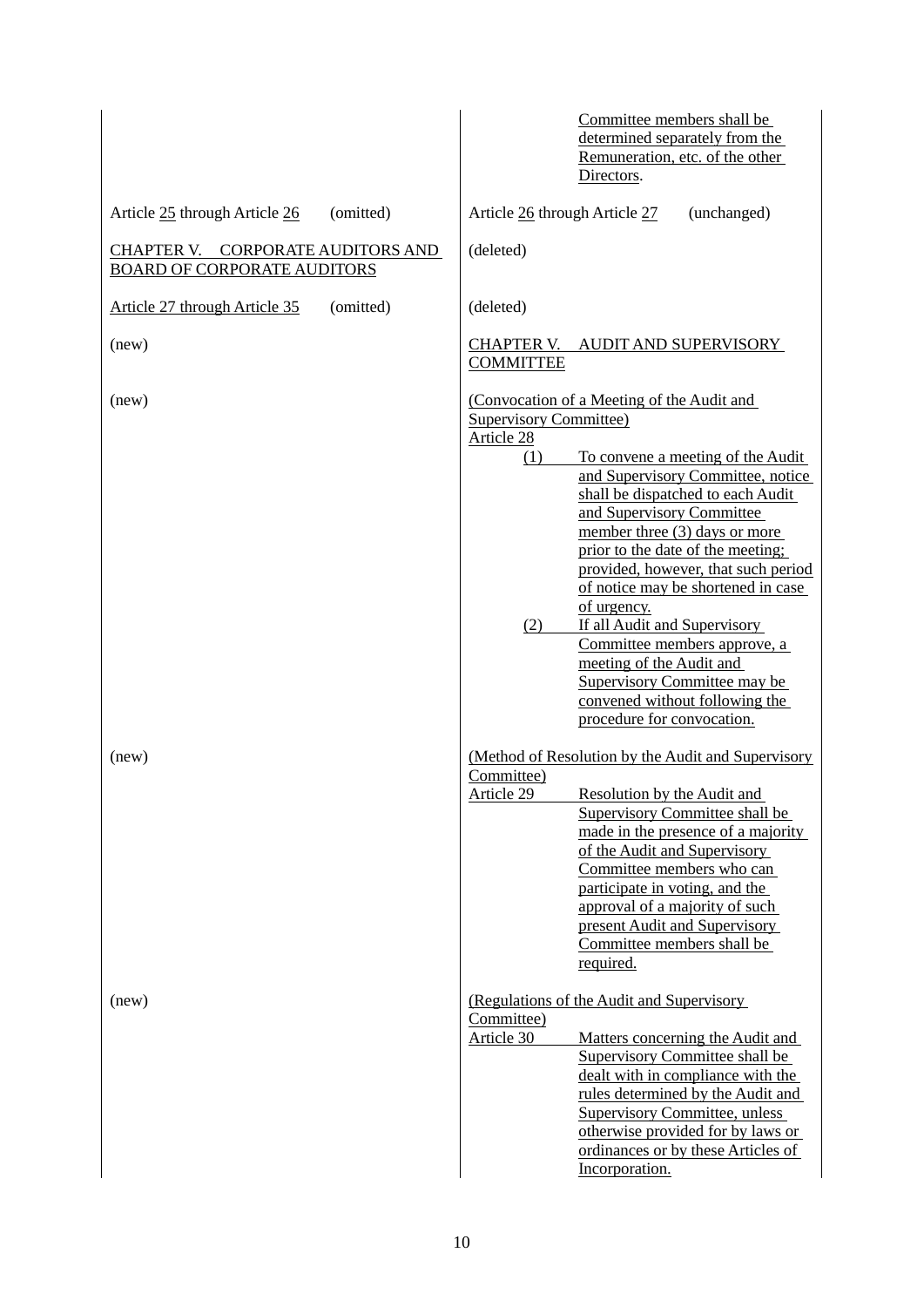| (omitted)<br>Article 36 through Article 37 |                                                                                                                                                                                                              | Article 31 through Article 32<br>(unchanged)                                                                                                                                                                                                                                                                                                                                                                                                                                                              |                                                                                                                                                                                                                                                                                                                                                                                |  |
|--------------------------------------------|--------------------------------------------------------------------------------------------------------------------------------------------------------------------------------------------------------------|-----------------------------------------------------------------------------------------------------------------------------------------------------------------------------------------------------------------------------------------------------------------------------------------------------------------------------------------------------------------------------------------------------------------------------------------------------------------------------------------------------------|--------------------------------------------------------------------------------------------------------------------------------------------------------------------------------------------------------------------------------------------------------------------------------------------------------------------------------------------------------------------------------|--|
| Article 38                                 | (Remuneration, etc. for Accounting Auditors)<br>Remuneration, etc. for Accounting<br>Auditors shall be determined by<br>the Representative Directors with<br>approval of the Board of Corporate<br>Auditors. | Article 33                                                                                                                                                                                                                                                                                                                                                                                                                                                                                                | (Remuneration, etc. for Accounting Auditors)<br>Remuneration, etc. for Accounting<br>Auditors shall be determined by the<br>Representative Directors with<br>approval of the Audit and<br><b>Supervisory Committee.</b>                                                                                                                                                        |  |
| Article 39                                 | (omitted)                                                                                                                                                                                                    | Article 34                                                                                                                                                                                                                                                                                                                                                                                                                                                                                                | (unchanged)                                                                                                                                                                                                                                                                                                                                                                    |  |
| (Distribution of Surplus)<br>Article 40    | The distribution of surplus of the<br>Company shall be paid to the<br>shareholders or registered share<br>pledgees, recorded on the<br>shareholders' register as of March<br>31 of each year.                | (Distribution of Surplus, etc.)<br>Article 35<br>(1)                                                                                                                                                                                                                                                                                                                                                                                                                                                      | (unchanged)                                                                                                                                                                                                                                                                                                                                                                    |  |
| (new)<br>(new)                             |                                                                                                                                                                                                              | (2)<br>(3)                                                                                                                                                                                                                                                                                                                                                                                                                                                                                                | The Company may, in addition to<br>the matters provided for in the<br>preceding paragraph, decide<br>matters listed in each Item of<br>Article 459, Paragraph 1 of the<br>Companies Act, including<br>distribution of surplus by a<br>resolution of the Board of<br>Directors, unless otherwise<br>provided for by laws or ordinances.<br>The record dates for distribution of |  |
|                                            |                                                                                                                                                                                                              |                                                                                                                                                                                                                                                                                                                                                                                                                                                                                                           | surplus provided for in the<br>preceding paragraph are as stated in<br>the following Items.<br>March 31 of every year<br>1.<br>2.<br>September 30 of every<br>year<br><u>3.</u><br>Day separately determined<br>by the Company                                                                                                                                                 |  |
| Article 41 through Article 42              | (omitted)                                                                                                                                                                                                    | Articles 36 through Article 37                                                                                                                                                                                                                                                                                                                                                                                                                                                                            | (unchanged)                                                                                                                                                                                                                                                                                                                                                                    |  |
| (new)                                      |                                                                                                                                                                                                              | <b>Supplementary Provisions</b><br>(Effective Date of Partial Amendments to the<br>Articles of Incorporation)<br>The change of Article 6 (Total Number of<br>Authorized Shares) and Article 8 (Number of Shares<br>in a Unit ( <i>Tangen</i> ) of Shares) shall come into effect<br>on October 1, 2017, except for the deletion of the<br>total number of authorized shares of Class B shares<br>in Article 6. These Supplementary Provisions shall<br>be deleted upon the elapse of such effective date. |                                                                                                                                                                                                                                                                                                                                                                                |  |
| (new)                                      |                                                                                                                                                                                                              |                                                                                                                                                                                                                                                                                                                                                                                                                                                                                                           | (Transitional Measures Concerning Exemption of<br>Corporate Auditors from Liabilities, Etc.)<br>The exemption of Corporate Auditors (including<br>persons who were Corporate Auditors) from<br>liabilities concerning acts in Article 423, Paragraph                                                                                                                           |  |